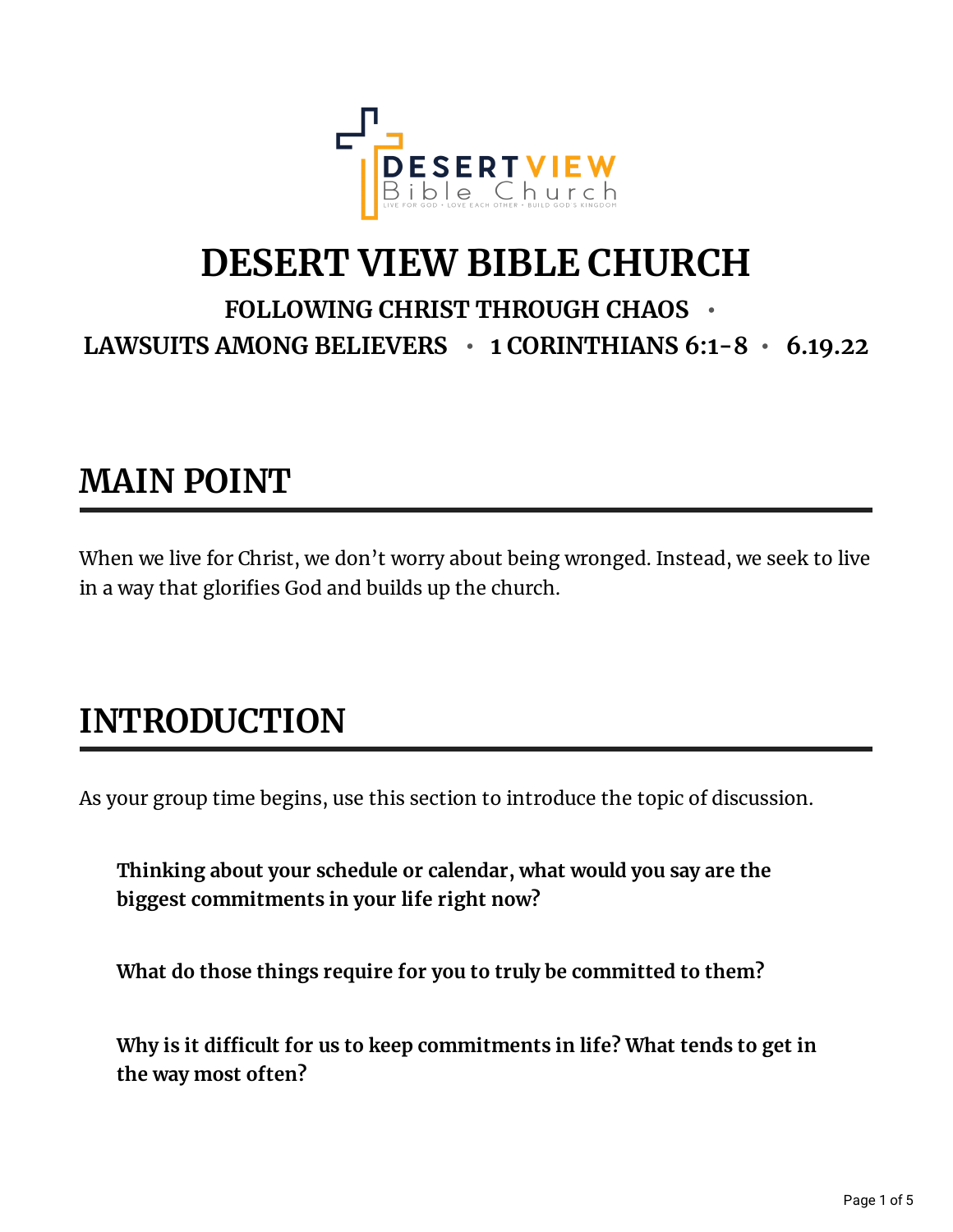Commitments can be difficult to keep, but above all earthly commitments, we are called to be fully committed to the cause of Christ. Today we'll see how this commitment affects our rights and reputations.

## **UNDERSTANDING**

Unpack the biblical text to discover what the Scripture says or means about a particular topic.

In 1 Corinthians 6:1-8, Paul drove home the church's responsibility to be fully committed to the greater cause of Christ by addressing the matter of lawsuits among believers. Paul argued that Christians—because of the presence of God in their midst and the mercy He bestows—were more competent than secular courts to settle disputes between church members.

**READ 1 CORINTHIANS 6:1-8.**

**Why do you think Paul made such a big deal about these lawsuits?**

**What did it say about their view of their money or pride that the Corinthians would be willing to sue other believers?**

**Why would suing other believers bring shame on the church at Corinth? How might such lawsuits bring shame on our church?**

Some Corinthian believers were bringing charges against fellow members before secular judges rather than summoning them before competent arbitrators within the church (v. 5). Paul called the church to an awareness of their own authority as a judicial body. He argued their competency to judge cases by drawing from two greater-to-lesser analogies: (1) being qualified to judge the world (i.e., nonbelievers)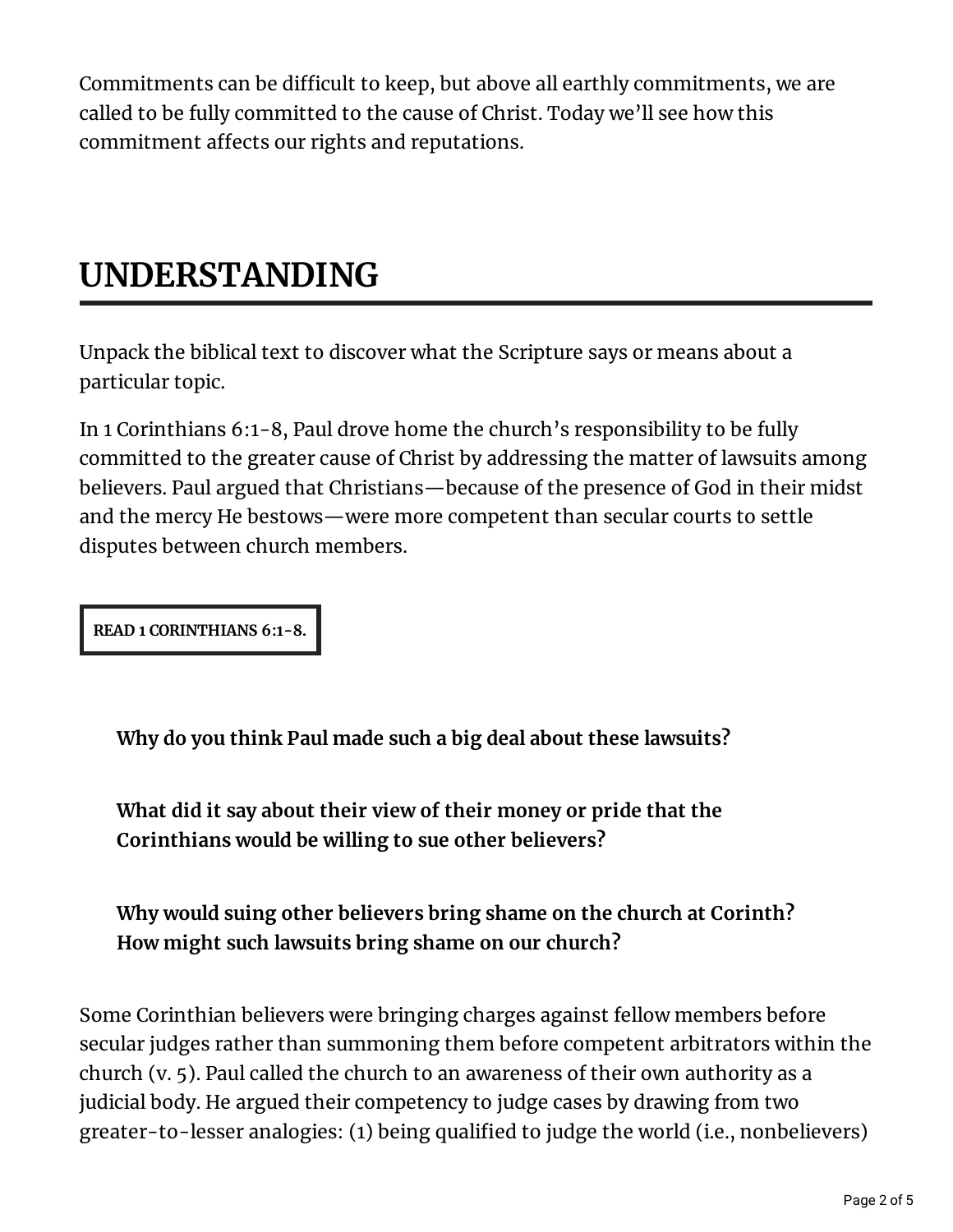at the end of the age qualified them to judge church members in this age; and  $(2)$ being qualified to judge angels at the end of the age qualified them to judge "cases pertaining to this life"  $(v, 4)$ .

**According to this passage, how should conicts among believers be resolved?**

**How should Christians handle being wronged and cheated?**

**How does this contrast with what the world says to do?**

The theological grounds for the church's involvement lay in their future responsibility as Christians to judge the world. If Christ's followers are competent to judge others in the last days, surely there were Christians in Corinth who could judge the smallest cases. The Corinthians were bringing shame on themselves. Conversely, to appoint a Christian to arbitrate between his brothers would be a reflection of love and mutual regard among believers.

**How is Paul's point relevant today?**

**What is the takeaway for us regarding our own pride, being right, or the importance of our personal back account?**

Our witness is far more important than our bank account or being right. It's important to remember that we are not ultimately cheated or wronged. As believers, we look forward to the reward of heaven which is far greater than any earthly loss.

# **APPLICATION**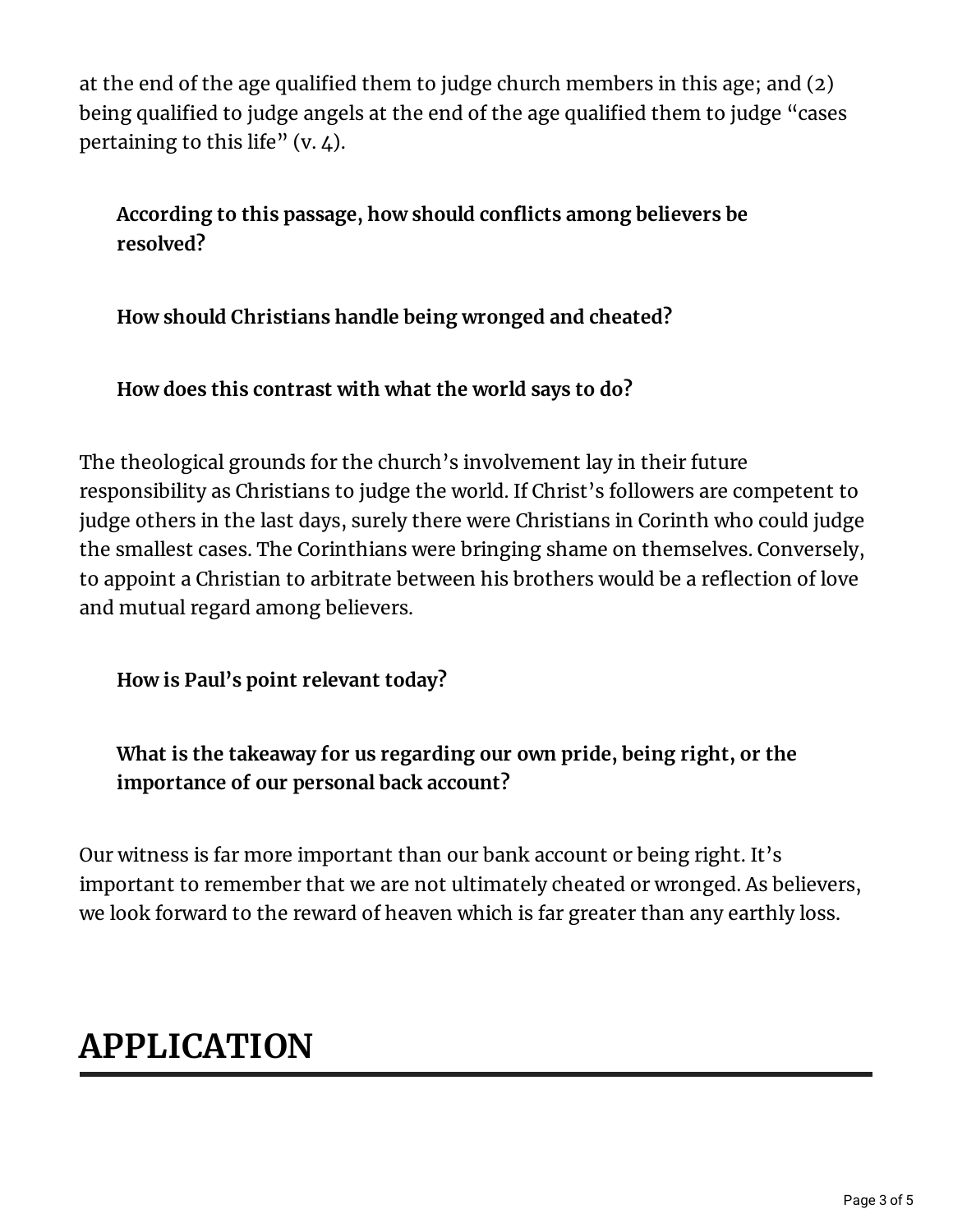Help your group identify how the truths from the Scripture passage apply directly to their lives.

**How might reecting on the gospel help you gain a greater commitment to the cause of Christ? How might it change your perspective?**

**What characteristics of your life consistently show others that you are focused on the cause of Christ above your personal desires?**

**What does it mean to be "enslaved" or "mastered" (verse 12)? Is there anything in your life that masters you? If so, how might your relationship with that thing need to change?**

## **PRAYER**

Thank God for His Word and the reminder of the importance of His kingdom and glory. Thank Him that we are truly changed through Christ. Pray each person in your group will be so committed to Christ that they abhor anything (financial conflict or lack of moral purity) that would detract from their walk with Christ or the advancement of the gospel.

#### **COMMENTARY**

**1 CORINTHIANS 6:1-8**

6:1. Some Corinthian believers were bringing charges against fellow members before secular judges rather than summoning them before competent arbitrators within the